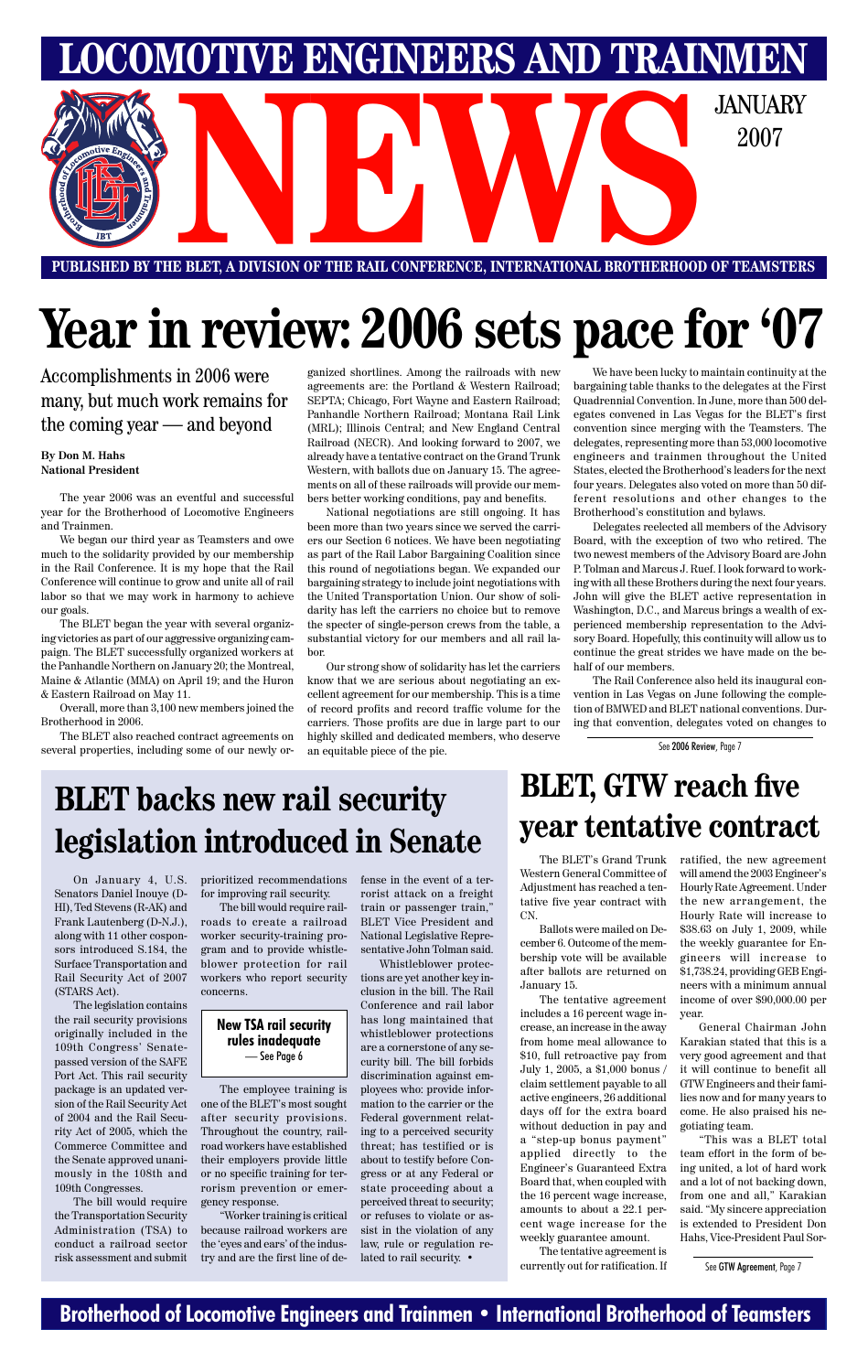### **2007 SCHOLARSHIP DIRECTORY**

The James R. Hoffa Memorial Scholarship Fund awards scholarships annually to outstanding high school seniors, and 100 scholarships will be awarded during for the upcoming 2007- 2008 school year.

Applicants compete in one of the five geographic regions where the Teamster parent/grandparent's Local Union is located. The Teamsters will award 31 scholarships that total \$10,000 each (\$2,500 a year over four years) and an additional 69 awards that are one-time grants of \$1,000 each.

For the last few years, the children and grandchildren of BLET members have been eligible to apply for the James R. Hoffa Memorial Scholarship following the merger of the BLET with the International Brotherhood of Teamsters. In fact, several children of BLET members have won the \$10,000 scholarship.

This year's program is open to high school seniors graduating in 2007, who plan to attend a four-year college in the fall of 2007. The applicant should:

• Rank in the top 15 percent of their high school class; and

• Have, or expect to have, excellent SAT or ACT scores.

The applicant must be a son, daughter or grandchild of a Teamster member who has been in good standing during the 12 consecutive months preceding the application deadline of March 30, 2007. Furthermore, the Teamster member must not have been a full-time elected officer during the 12 months preceding the application deadline date of March 30, 2007.

Due to the highly competitive nature of the program and the large number of applicants, students should carefully consider these criteria before submitting an application.

Applications are available from all IBT and GCC Local Unions, the BLET National Division website and BMWED System Federations.

Applications must be received by the Scholarship Fund by March 30, 2007.

## **James R. Hoffa Memorial Scholarship Fund**

For more details, please contact: **James R. Hoffa Memorial Scholarship Fund IBT Headquarters 25 Louisiana Avenue, N.W. Washington, DC 20001 (202) 624-8735 •**

Hoffa Memorial Scholarship brochure, for members to display at their places of work **http://www.ble-t.org/pr/pdf/JRHBrochure2007.pdf**

> Applications **http://www.ble-t.org/pr/pdf/JRH2007application.pdf**

Applicants must fill out the following academic record form in order to apply **http://www.ble-t.org/pr/pdf/JRH2007academicrecord.pdf**

#### **Hoffa Scholarship Information at www.ble-t.org**

Teamsters offer 31 awards that total \$10,000 each, plus 60 one-time grants of \$1,000 each

Thanks to the generosity and hard work of many people, including its Board of Directors, the Midwest Rail Craft Scholarship Foundation (MWRCSF) is able to help several children of railroaders each year with their educational expenses. Scholarships from the MWRCSF are available to railroads from all crafts and union affiliations

The Foundation, founded in 2004, is led by a diverse Board of Directors representing several different railroads and labor unions. The Foundation's mission "is to collectively use the generous resources of many to ensure the further education of those blessed with knowledge, but burdened with need. In addition, we strive to unite all railroads/railroad crafts throughout the Midwest in a valiant effort to give of their time and resources so the future of our children will be bright and productive."

In 2006, the MWRCSF awarded \$500 and \$1,000 scholarships to 29 students connected to the various railroad crafts and locations throughout the Midwest.

"We felt that the support we had seen, especially in the Midwest, prompted us to ensure that the children of all railroad crafts and backgrounds be rewarded," said Greg Shy, President of MWRCSF. "We have become incorporated in Minnesota, Iowa, Nebraska, Illinois, Missouri, Oklahoma, Texas and Arkansas. Our objective is to concentrate the scholarship applicants geographically in correspondence to the enormous support we have had from railroad workers in these states.

"We also have enlisted the aid of railroad management and all labor from Midwest railroads to ensure that all crafts will be represented. This is a great opportunity for those railroad families in need of financial support for the higher education of their children."

The vast majority of the monies acquired for these scholarships comes from annual golf tournaments, contributions and sponsorships. The Foundation sponsors an annual Kansas City Golf Tourney, which will be held this summer. In addition, a second tourney is normally held at another location later in the summer. Dates and locations of the 2007 fund raisers will be announced at a later date. Updates will be provided on the MWRCSF website.

Please use the scholarship application on the MWRCSF website. Fill it out electronically, print it, attach the proper signatures and mail it to the address provided. The deadline for receiving applications is normally in June.

To download a copy of the application, and for other information about the MWRCSF, please visit their website: http://www.mwrcsf.org . •

### **Midwest Rail Craft Scholarship provided 29 awards in '06**

### Program aids children of rail workers from all union affiliations and all craft lines

### **BLET Division scholarships**

**Long Island, N.Y.)** offers two \$500 AFL-CIO scholarship competition is scholarships to the children of BLET open to children of all BLET members members who are already enrolled in college. Participation is limited to members of Division 269 only. Winners are picked at random at the division's Christmas party. For details, watch your Division 269 newsletter or contact Division President Scott Decker at (516) 932-7130.

#### • **Two \$250 scholarships are available to children of BLET Division 57 members (Boston, Mass.).**

• **BLET Division 269 (Jamaica,** members, the general Massachusetts living in Massachusetts. This year's test will be given on February 7, so students must act right away. The 2008 exam will be given in late 2007 or early 2008.

The scholarships are awarded to college-bound high school seniors, and will be awarded based on their score on a labor history exam, administered by the Massachusetts AFL-CIO, said Walter H. Nutter of Division 57.

By taking the exam, students also become eligible for eight more scholarships through the Massachusetts AFL-CIO. While the Division 57 scholarship is limited to children of that division's

The scholarship forms and the labor history exam study guide are available on the Division 57 website at: http://www.ble57.org . For further details, contact Brother Nutter at (508) 259-9957 or whnutter@yahoo.com .

• **BLET Division 11 (New York, N.Y.) awards a one-time \$500 scholarship** annually to a child of any active member of Division 11 who pays local dues each month. Children who win are not eligible again. The deadline is the Division's June meeting. For details, contact Division 11 STJ.J. Raia, at 20 East Dr., Edison, N.J. 08820, (732) 396-9076, or e-mail Brother Raia at: jjraia@yahoo.com . •

### BRCF sets March 1 deadline for

### Luther G. Smith scholarships

The Brotherhood's Relief and Compensation Fund (BR&CF) sponsors the Luther G. Smith Scholarship Program. Applications are available to the children, stepchildren and adopted children, age 27 and younger, of active BR&CF members who are "In Good and Regular Standing," as defined by the BR&CF Constitution.

Financial aid is provided to winners of the Luther G. Smith Scholarships for so long as they maintain full time continuous post-secondary education at an academic level of not less than 3.0 (4.0 scale), or the equivalent, until they achieve the degree level sought at the time of the initial scholarship award. Aid is provided to awardees for the period in which they would normally be expected to complete their degree, not to exceed four years.

BR&CF President J.M. Robb reports that the deadline for receipt of applications and the required documentation is March 1, 2007.

If you have any questions, please contact Nita Saultz of the BR&CF at (800) 233-7080. For more details, you can visit the BR&CF website at www.brcf.org, or write:

> **Brotherhood's Relief & Compensation Fund 2150 Linglestown Road Harrisburg, PA 17110**

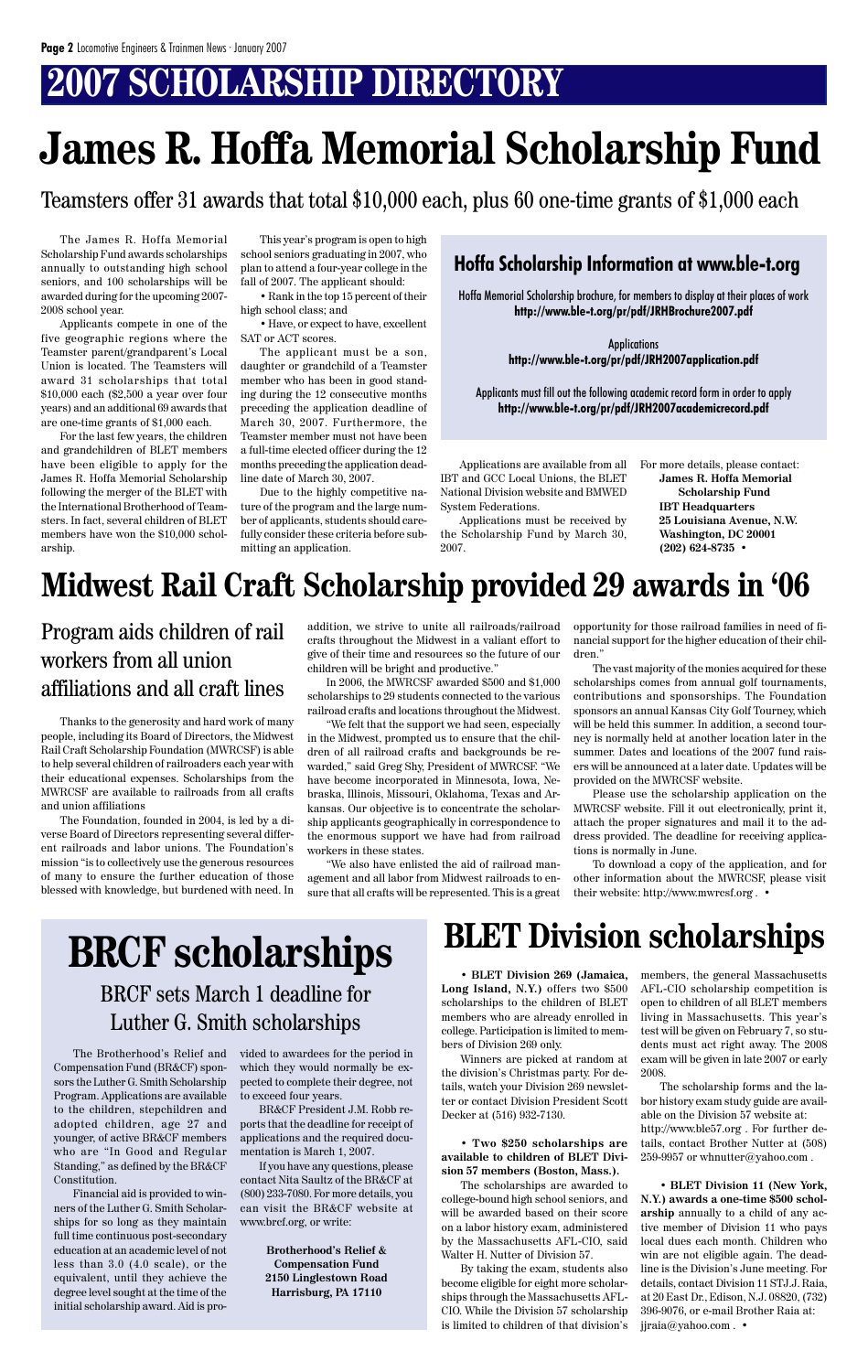## **2007 SCHOLARSHIP DIRECTORY**

The BLET Auxiliary (formerly the Grand International Auxiliary, or GIA) offers \$1,000 scholarships annually to help the children of BLET and Auxiliary members realize their goals in life.

There are two very strict guidelines that must be met in order to be eligible. First, the applicant must be a son or daughter of both an Auxiliary and BLET member (living or deceased), with each being a member for two years.

Second, the applicant must be enrolled or accepted for enrollment in an accredited university, college or school of higher learning.

The Auxiliary also offers a joint scholarship program for children of members participating in the International Western Convention (IWC). This covers Divisions, Auxiliaries and Members-at-Large in the following states and provinces: Arizona, California, Colorado, Idaho, Minnesota, Montana, Nevada, New Mexico, Oregon, Utah, Washington, Wisconsin, Wyoming, Alberta, British Columbia, Manitoba,

Saskatchewan, and portions of northern Ontario (such as Thunder Bay and Sioux Lookout). Applicants for the Auxiliary-IWC scholarship must have a parent participating in the IWC.

The Auxiliary also administers a joint scholarship program for children of members participating in the Eastern Union Meeting Association (EUMA). This covers Divisions, Auxiliaries and Members-at-Large in the following states: Connecticut, Delaware, Illinois, Indiana, Maine, Maryland, Massachusetts, Michigan, New Hampshire, New Jersey, New York, Ohio, Pennsylvania, Vermont, Washington D.C., and West Virginia. Applicants for the Auxiliary-EUMA scholarship must have a parent participating in the EUMA.

In order to continue to be eligible for the Auxiliary-IWC-EUMA scholarship beyond the first quarter and/or semester, the recipient must maintain satisfactory academic status. If the applicant is a graduate student or returning to school as a sophomore, junior or senior, he or she must have a 3.0 grade point average or better to be considered. Finally, the applicant must have been accepted to an accredited school. Deadline for the Auxiliary Scholarships as well as the IWC-EUMA joint scholarships must be submitted by April 1, 2007. Late applications will not be considered.

Auxiliary Scholarship application forms are available on the Auxiliary website at: http://www.bletauxiliary.net, or you can link from the BLET Website under Departments, BLET Auxiliary.

In addition to the application form, the Auxiliary website provides scholarship applicants with more detailed instructions on the application process. To submit an application, simply download, print and complete the forms.

Mail completed forms to: **Anita J. Caruso National Secretary 3341 S. 112th Street Omaha, NE 68144-4709**

For questions call Sister Caruso at: (402) 330-6348 or send her an e-mail at: Bunziegia@cox.net . •

### **Applications due April 1 for BLET Auxiliary, joint Auxiliary-IWC-EUMA scholarships**

The BLET's California State Legislative Board offers a scholarship each year to a graduating senior who will attend college, trade or vocational school in the coming year.

The applicant's parent or guardian must be a BLET member in good standing and in a Division represented by the California State Legislative Board.

Last year, the Board offered a \$1,000 scholarship. Applications are available on the Board's website, http://www.calslb.com

The deadline for applications is May 1, 2007. All applications should be mailed to the CSLB home office address:

> **California State Legislative Board, BLET/IBT 610 Auburn Ravine Rd. Suite C Auburn, CA 95603**

#### Annual scholarship for Calif. members available from State Legislative Board

**The Burlington Northern Santa Fe Foundation Scholarship Program** began accepting requests for applications on Jan. 1, 2007, and applications must be post marked by April 1, 2007.

The program will award 35 scholarships, \$2,500 each, for the 2007-2008 academic school year. The program is available to current high school seniors who are the dependent sons, daughters or stepchildren of full-time BNSF employees or retired, disabled or deceased employees of BNSF or its predecessor companies. Full-time emloyees must have at least two years of service as of Jan. 1, 2007, and must still be employed by BNSF when winners are selected in April.

A direct Web site link is available again this year so applicants can electronically fill out an application request. As in the past, you may request an application starting Jan. 1, 2007, by

### **BNSF, NS offer financial aid to children of employees**

either mailing or faxing in the request. You may also request an application or apply directly online by accessing the following website: http:// www.scholarshipadministrators.net and follow the instructions. You will be asked to use the access code "BNSF."

Or you can request information and an application by mail:

**Scholarship Program Administrators P.O. Box 23737 Nashville, Tenn., 37202-3737 Phone: (615) 320-3149 Fax: (615) 320-3151 E-mail:**

info@scholarshipadministrators.com

**Norfolk Southern established the Norfolk Southern Scholarship Program** for sons and daughters of current, retired or deceased employees. The annual competition is conducted through the National Merit Scholarship Corp., an independent, nonprofit group.

Only high school students who are sons and daughters of current, retired or deceased NS employees or its affiliates can compete for these scholarships. Such students also must meet all requirements for participation in the National Merit Scholarship Program that are published in the Official Student Guide to the PSAT/NMSQT, which is updated annually and distributed to students through their schools.

The deadline to enter the competition for NS scholarships to be awarded in the spring of 2008 is Jan. 31, 2007.

For 2009, sons and daughters of current, retired or deceased employees of NS who will complete high school and enroll full time in college in 2009 should take the PSAT/NMSQT in the fall of 2007. Students should contact their school principal or counselor for dates.

The student must also complete and submit a 2009 Norfolk Southern Scholarship Program Entry Form by late 2007 or early 2008.

The program will utilizes a webbased brochure and entry form created by NMSC. For details, visit: https:// programentry.nationalmerit.org/ PBLHSJDC

The amount of the awards for each scholarship winner is determined individually by NMSC and can range from \$1,000 to a maximum of \$4,000 per year for up to four years of college.

Questions may be addressed to: **Scholarship Program Coordinator Human Resources Dept., Box 211 Norfolk Southern Corp. Three Commercial Place Norfolk, VA 23510**

Members can also call the NS Human Resources help desk: (800) 267- 3313. •

#### SMA Scholarships SWCM Scholarships EUMA Scholarships

The Eastern Union Meeting Association awards one \$2,000 Robert Pentland Memorial Scholarship and several other \$1,000 scholarships each year based on academic excellence and financial need. Only children of BLET members (living or deceased) belonging to divisions participating in the EUMA are eligible to apply. Division must be square on the books for the child to qualify. States represented in EUMA are Connecticut, Delaware, Illinois, Indiana, Maine, Maryland, Massachusetts, Michigan, New Hampshire, New Jersey, New York, Ohio, Pennsylvania, Vermont, Washington D.C., and West Virgina.

The 2007 EUMA deadline is July 5, 2007. Send completed applications to: **Jim Louis, EUMA Sec.-Treas. 257 Forbes Ave. Tonawanda, NY 14150** Applications are on the BLET website at: http://www.ble-t.org/pr/pdf/eumasch.pdf

The Southeastern Meeting Association (SMA) Scholarship Committee annually awards the Geiger-Brendle Scholarships to children of active or retired BLET members whose divisions participate in SMA.

Check with your division secretary-treasurer to ensure your division participates. In general, the SMA includes divisions located in states east of the Mississippi River, and south of the Ohio River and the Mason-Dixon Line.

The SMA scholarship application deadline varies from year to year.

Winners are usually selected at the SMA's annual business meeting held during the convention, which will be June 10-15, 2007.

For an application, see your division officers or write:

**Ronald L. Perkins SMA Sec.-Treas. 2812 East Point Drive Chesapeake, VA 23321**

The Southwestern Convention Meeting (SWCM) awards approximately two dozen scholarships annually based on academic achievement and financial need.

Applicants must be the child of an active, retired or deceased BLET member whose division belongs to the Southwestern Convention Meeting. Applicants must be accepted for admission to an accredited college, university or institution of higher learning. Only divisions belonging to the SWCM are eligible.

SWCM application forms can be filled out on your computer screen with the interactive PDF form available on the BLET website. Deadline is August 30, 2007. Divisions must have paid their annual SWCM convention dues for applicants from their Division to be eligible.

#### **Instructions:**

http://www.ble-t.org/pr/swcmsch.asp **Interactive PDF application form:** http://www.ble-t.org/pdf/swcmapp.pdf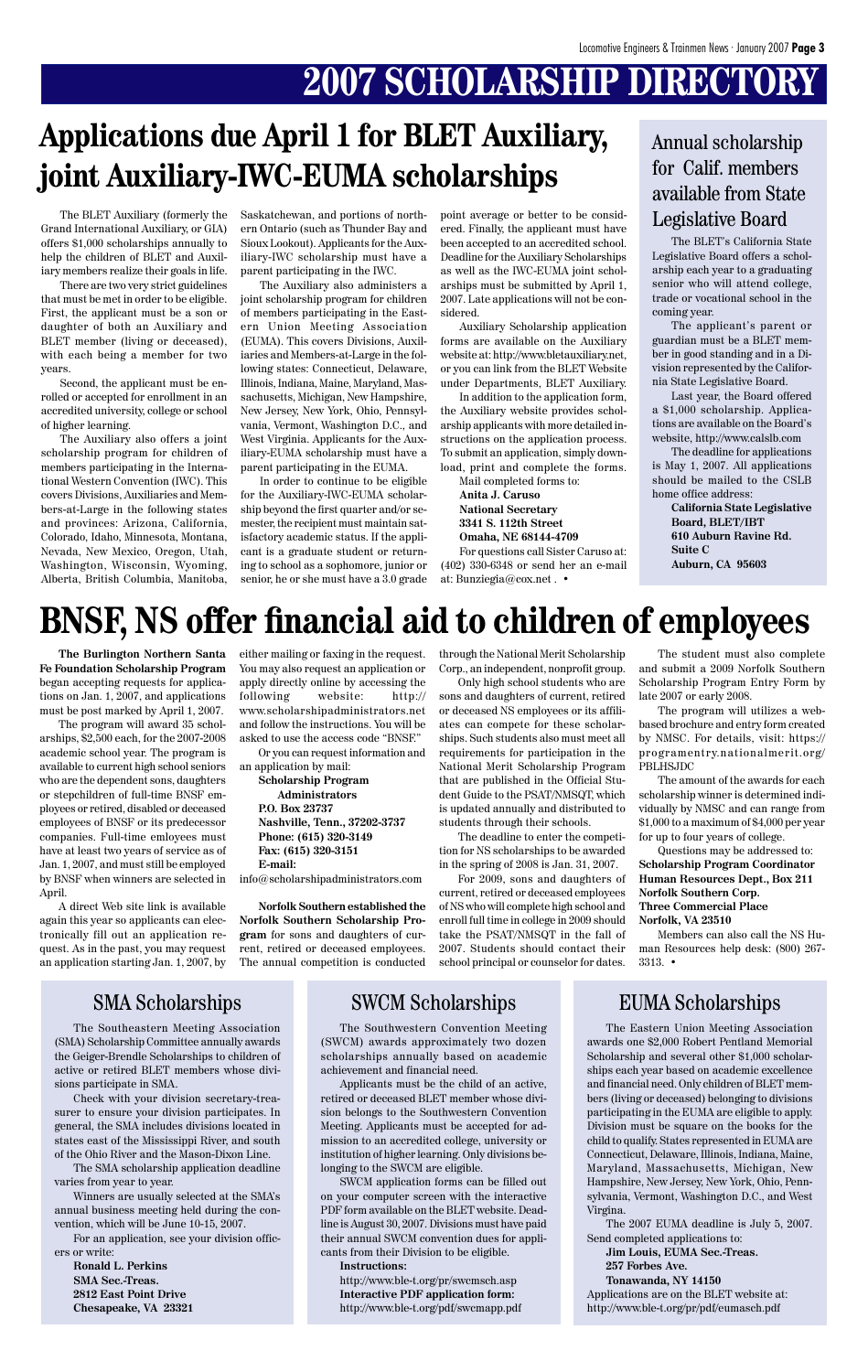### **BT NEWS**

### Rate Tables effective Jan. 1, 2007

| <b>TABLE I — LOCOMOTIVE ENGINEERS — PASSENGER SERVICE</b><br>Effective January 1, 2007<br><b>STANDARD RATES OF PAY</b>                                                                                                                                                                                                                                                                                                                                                                                                                                                                                                                                                                                                                                                                                                                                                                        |                                                                                                                                                                                                                                                                                            |                                                                                                                                                                                                                                                          |                                                                                                                                                                                                                                                                                            |                                                                                                                                                                                                                                                                               |  |  |  |  |  |  |
|-----------------------------------------------------------------------------------------------------------------------------------------------------------------------------------------------------------------------------------------------------------------------------------------------------------------------------------------------------------------------------------------------------------------------------------------------------------------------------------------------------------------------------------------------------------------------------------------------------------------------------------------------------------------------------------------------------------------------------------------------------------------------------------------------------------------------------------------------------------------------------------------------|--------------------------------------------------------------------------------------------------------------------------------------------------------------------------------------------------------------------------------------------------------------------------------------------|----------------------------------------------------------------------------------------------------------------------------------------------------------------------------------------------------------------------------------------------------------|--------------------------------------------------------------------------------------------------------------------------------------------------------------------------------------------------------------------------------------------------------------------------------------------|-------------------------------------------------------------------------------------------------------------------------------------------------------------------------------------------------------------------------------------------------------------------------------|--|--|--|--|--|--|
| <b>WEIGHT ON DRIVERS</b>                                                                                                                                                                                                                                                                                                                                                                                                                                                                                                                                                                                                                                                                                                                                                                                                                                                                      |                                                                                                                                                                                                                                                                                            | Hourly                                                                                                                                                                                                                                                   |                                                                                                                                                                                                                                                                                            |                                                                                                                                                                                                                                                                               |  |  |  |  |  |  |
| (Pounds)                                                                                                                                                                                                                                                                                                                                                                                                                                                                                                                                                                                                                                                                                                                                                                                                                                                                                      | Daily                                                                                                                                                                                                                                                                                      | Regular                                                                                                                                                                                                                                                  | Under<br>Art. VIII                                                                                                                                                                                                                                                                         | Straight<br>Time                                                                                                                                                                                                                                                              |  |  |  |  |  |  |
| less than<br>80,000<br>100,000<br>80,000 and less than<br>100,000 and less than<br>140,000<br>170,000<br>140,000 and less than<br>170,000 and less than<br>200,000<br>200,000 and less than<br>250,000<br>250,000 and less than<br>300,000<br>300,000 and less than<br>350,000<br>350,000 and less than<br>400.000<br>400,000 and less than<br>450,000<br>450,000 and less than<br>500,000<br>500,000 and less than<br>550,000<br>550,000 and less than<br>600,000<br>600,000 and less than<br>650,000<br>650,000 and less than<br>700,000<br>700,000 and less than<br>750,000<br>750,000 and less than<br>800,000<br>800,000 and less than<br>850,000<br>850,000 and less than<br>900,000<br>900,000 and less than<br>950,000<br>950,000 and less than 1,000,000<br>$1,000,000$ pounds and over:<br>For each additional 50,000<br>pounds or fraction thereof add:<br>MOTOR AND ELECTRIC CARS | \$159.60<br>\$159.60<br>\$159.69<br>\$159.77<br>\$159.86<br>\$159.95<br>\$160.03<br>\$160.12<br>\$160.20<br>\$160.29<br>\$160.38<br>\$160.46<br>\$160.55<br>\$160.63<br>\$160.72<br>\$160.80<br>\$160.89<br>\$160.97<br>\$161.06<br>\$161.14<br>\$161.23<br>\$.08 and \$.09<br>Alternately | \$1.2127<br>\$1.2127<br>\$1.2136<br>\$1.2144<br>\$1.2153<br>\$1.2162<br>\$1.2170<br>\$1.2179<br>\$1.2187<br>\$1.2196<br>\$1.2205<br>\$1.2213<br>\$1.2222<br>\$1.2230<br>\$1.2239<br>\$1.2247<br>\$1.2256<br>\$1.2264<br>\$1.2273<br>\$1.2281<br>\$1.2290 | \$1.2440<br>\$1.2440<br>\$1.2449<br>\$1.2457<br>\$1.2466<br>\$1.2475<br>\$1.2483<br>\$1.2492<br>\$1.2500<br>\$1.2509<br>\$1.2518<br>\$1.2526<br>\$1.2535<br>\$1.2543<br>\$1.2552<br>\$1.2560<br>\$1.2569<br>\$1.2577<br>\$1.2586<br>\$1.2594<br>\$1.2603<br>\$.08 and \$.09<br>Alternately | \$19.9497<br>\$19.9497<br>\$19.9610<br>\$19.9710<br>\$19.9822<br>\$19.9935<br>\$20.0035<br>\$20.0147<br>\$20.0247<br>\$20.0360<br>\$20.0472<br>\$20.0572<br>\$20.0685<br>\$20.0785<br>\$20.0897<br>\$20.0997<br>\$20.1110<br>\$20.1210<br>\$20.1322<br>\$20.1422<br>\$20.1535 |  |  |  |  |  |  |
| In multiple or single unit<br>Daily Earnings Minimun                                                                                                                                                                                                                                                                                                                                                                                                                                                                                                                                                                                                                                                                                                                                                                                                                                          | \$160.56<br>\$161.12                                                                                                                                                                                                                                                                       | \$1.2376                                                                                                                                                                                                                                                 | \$1.3281                                                                                                                                                                                                                                                                                   |                                                                                                                                                                                                                                                                               |  |  |  |  |  |  |

| TABLE II — LOCOMOTIVE ENGINEERS<br>THROUGH FREIGHT SERVICE — WITHOUT A FIREMAN (HELPER) — \$6.00                                                                                                                                                                                                                                                         | Effective January 1, 2007<br>STANDARD RATES OF PAY                                                                   |                                                                                                                      |                                                                                                                      |                                                                                                                                |                                                                                                                                |  |
|----------------------------------------------------------------------------------------------------------------------------------------------------------------------------------------------------------------------------------------------------------------------------------------------------------------------------------------------------------|----------------------------------------------------------------------------------------------------------------------|----------------------------------------------------------------------------------------------------------------------|----------------------------------------------------------------------------------------------------------------------|--------------------------------------------------------------------------------------------------------------------------------|--------------------------------------------------------------------------------------------------------------------------------|--|
| WEIGHT ON DRIVERS                                                                                                                                                                                                                                                                                                                                        |                                                                                                                      |                                                                                                                      | Mileage                                                                                                              | Hourly                                                                                                                         |                                                                                                                                |  |
| (Pounds)                                                                                                                                                                                                                                                                                                                                                 | Daily                                                                                                                | Regular                                                                                                              | Under<br>Art. VIII                                                                                                   | Straight<br>Time                                                                                                               | Over-<br>time                                                                                                                  |  |
| 140,000<br>less than<br>140,000 and less than<br>200,000<br>250,000<br>200,000 and less than<br>250,000 and less than<br>300,000<br>300,000 and less than<br>350,000<br>350,000 and less than<br>400,000<br>400,000 and less than<br>450,000<br>450,000 and less than<br>500,000<br>500,000 and less than<br>550,000<br>550,000 and less than<br>600,000 | \$177.89<br>\$178.32<br>\$178.49<br>\$178.64<br>\$178.79<br>\$179.00<br>\$179.21<br>\$179.42<br>\$179.63<br>\$179.81 | \$1.3744<br>\$1.3804<br>\$1.3819<br>\$1.3834<br>\$1.3855<br>\$1.3876<br>\$1.3897<br>\$1.3918<br>\$1.3936<br>\$1.3954 | \$1.4841<br>\$1.4884<br>\$1.4901<br>\$1.4916<br>\$1.4931<br>\$1.4952<br>\$1.4973<br>\$1.4994<br>\$1.5015<br>\$1.5033 | \$22.2358<br>\$22,2895<br>\$22.3108<br>\$22.3295<br>\$22.3483<br>\$22.3745<br>\$22,4008<br>\$22.4270<br>\$22.4533<br>\$22.4758 | \$33,3536<br>\$33.4343<br>\$33.4661<br>\$33.4943<br>\$33.5224<br>\$33.5618<br>\$33.6011<br>\$33.6405<br>\$33.6799<br>\$33.7136 |  |
| 600,000 and less than<br>650,000<br>650,000 and less than<br>700,000<br>750,000<br>700,000 and less than                                                                                                                                                                                                                                                 | \$179.99<br>\$180.17<br>\$180.35                                                                                     | \$1.3972<br>\$1.3990<br>\$1.4008                                                                                     | \$1.5051<br>\$1.5069<br>\$1.5087                                                                                     | \$22.4983<br>\$22.5208<br>\$22.5433                                                                                            | \$33.7474<br>\$33.7811<br>\$33.8149                                                                                            |  |

| 750,000 and less than 800,000      | \$180.53 | \$1.4026 | \$1.5105 | \$22.5658 | \$33.8486 |  |
|------------------------------------|----------|----------|----------|-----------|-----------|--|
| 800,000 and less than 850,000      | \$180.71 | \$1.4044 | \$1.5123 | \$22.5883 | \$33.8824 |  |
| 850,000 and less than<br>900.000   | \$180.89 | \$1.4062 | \$1.5141 | \$22.6108 | \$33.9161 |  |
| 900,000 and less than 950,000      | \$181.07 | \$1.4080 | \$1.5159 | \$22.6333 | \$33.9499 |  |
| 950,000 and less than 1,000,000    | \$181.25 | \$1.4098 | \$1.5177 | \$22.6558 | \$33.9836 |  |
|                                    |          |          |          |           |           |  |
| 1,000,000 and less than 1,050,000  | \$181.43 | \$1.4116 | \$1.5195 | \$22.6783 | \$34.0174 |  |
| 1,050,000 and less than 1,100,000  | \$181.61 | \$1.4134 | \$1.5213 | \$22.7008 | \$34.0511 |  |
| 1.100,000 and less than 1.150,000  | \$181.79 | \$1.4152 | \$1.5231 | \$22.7233 | \$34.0849 |  |
| 1,150,000 and less than 1,200,000  | \$181.97 | \$1.4170 | \$1.5249 | \$22.7458 | \$34.1186 |  |
| 1,200,000 and less than 1,250,000  | \$182.15 | \$1.4188 | \$1.5267 | \$22.7683 | \$34.1524 |  |
|                                    |          |          |          |           |           |  |
| 1,250,000 and less than 1,300,000  | \$182.33 | \$1.4206 | \$1.5285 | \$22.7908 | \$34.1861 |  |
| 1,300,000 and less than 1,350,000  | \$182.51 | \$1.4224 | \$1.5303 | \$22.8133 | \$34.2199 |  |
| 1,350,000 and less than 1,400,000  | \$182.69 | \$1.4242 | \$1.5321 | \$22.8358 | \$34.2536 |  |
| 1,400,000 and less than 1,450,000  | \$182.87 | \$1.4260 | \$1.5339 | \$22.8583 | \$34.2874 |  |
| 1,450,000 and less than 1,500,000  | \$183.05 | \$1.4276 | \$1.5357 | \$22.8808 | \$34.3211 |  |
|                                    |          |          |          |           |           |  |
| 1,500,000 and less than 1,550,000  | \$183.23 | \$1.4296 | \$1.5375 | \$22.9033 | \$34,3549 |  |
| 1,550,000 and less than 1,600,000  | \$183.41 | \$1.4314 | \$1.5393 | \$22.9258 | \$34.3886 |  |
| 1,600,000 and less than 1,650,000  | \$183.59 | \$1.4332 | \$1.5411 | \$22.9483 | \$34.4224 |  |
| 1,650,000 and less than 1,700,000  | \$183.77 | \$1.4350 | \$1.5429 | \$22.9708 | \$34.4561 |  |
|                                    |          |          |          |           |           |  |
| 1,700,000 and less than 1,750,000  | \$183.95 | \$1.4368 | \$1.5447 | \$22.9933 | \$34.4899 |  |
| 1.750,000 and less than 1.800,000  | \$184.13 | \$1.4386 | \$1.5465 | \$23.0158 | \$34.5236 |  |
| 1,800,000 and less than 1,850,000  | \$184.31 | \$1.4404 | \$1.5483 | \$23.0383 | \$34.5574 |  |
| 1,850,000 and less than 1,900,000  | \$184.49 | \$1.4422 | \$1.5501 | \$23.0608 | \$34.5911 |  |
| 1,900,000 and less than 1,950,000  | \$184.67 | \$1.4440 | \$1.5519 | \$23.0833 | \$34.6249 |  |
| 1,950,000 and less than 2,000,000" | \$184.85 | \$1.4456 | \$1.5289 | \$23.1058 | \$34.6586 |  |
|                                    |          |          |          |           |           |  |
| 2,000,000 pounds and over:         |          |          |          |           |           |  |
| For each additional 50,000         | \$.18    | \$.18    | \$.18    |           |           |  |
| pounds or fraction thereof add:    |          |          |          |           |           |  |
|                                    |          |          |          |           |           |  |
|                                    |          |          |          |           |           |  |

| Effective January 1, 2007<br>STANDARD RATES OF PAY                                                                                                                                                                         |                                                                      |                                                                      |                                                                        |                                                                            | YARD SERVICE 5 DAY - WITHOUT A FIREMAN - \$6.00<br>Effective January 1, 2007 |                                                                                                                                                                   |                                                          |                                                           |                                                                 |  |
|----------------------------------------------------------------------------------------------------------------------------------------------------------------------------------------------------------------------------|----------------------------------------------------------------------|----------------------------------------------------------------------|------------------------------------------------------------------------|----------------------------------------------------------------------------|------------------------------------------------------------------------------|-------------------------------------------------------------------------------------------------------------------------------------------------------------------|----------------------------------------------------------|-----------------------------------------------------------|-----------------------------------------------------------------|--|
| WEIGHT ON DRIVERS                                                                                                                                                                                                          |                                                                      |                                                                      | Mileage<br>Hourly                                                      |                                                                            | WEIGHT ON DRIVERS                                                            |                                                                                                                                                                   | Hourly                                                   |                                                           |                                                                 |  |
| (Pounds)                                                                                                                                                                                                                   | Daily                                                                | Regular                                                              | Under<br>Art. VIII                                                     | Straight<br>Time                                                           | Over-<br>time                                                                | (Pounds)                                                                                                                                                          | Daily                                                    | Straight Time                                             | Overtime                                                        |  |
| less than $140,000$<br>140,000 and less than 200,000<br>200,000 and less than 250,000<br>250,000 and less than 300,000<br>300,000 and less than 350,000                                                                    | \$178.46<br>\$178.89<br>\$179.06<br>\$179.21<br>\$179.36             | \$1.3921<br>\$1.3964<br> \$1.3981<br>\$1.3996<br>\$1.4011            | \$1.4917<br>\$1.4960<br>\$1.4977<br>\$1.4992<br>\$1.5007               | \$22.3070<br>\$22.3608<br>\$22.3820<br>\$22.4008<br>\$22.4195              | \$33.4605<br>\$33.5411<br>\$33.5730<br>\$33.6011<br>\$33.6293                | less than $500,000$<br>500,000 and less than 550,000<br>550,000 and less than 600,000<br>600,000 and less than 650,000<br>650,000 and less than 700,000           | \$188.56<br>\$188.81<br>\$189.03<br>\$189.24<br>\$189.46 | \$23.57<br>\$23.60<br>\$23.63<br>\$23.65<br>\$23.68       | $\$35.3546$<br>\$35.4014<br>\$35.4427<br>\$35.4821<br>\$35.5233 |  |
| 350,000 and less than 400,000<br>400,000 and less than 450,000<br>450,000 and less than 500,000<br>500,000 and less than 550,000<br>550,000 and less than 600,000                                                          | \$179.57<br>\$179.78<br>\$179.99<br>\$180.20<br>\$180.38             | \$1.4032<br>\$1.4053<br>\$1.4074<br>\$1.4095<br>\$1.4113             | \$1.5028<br>\$1.5049<br>\$1.5070<br>\$1.5091<br>\$1.5109               | \$22.4458<br>\$22.4720<br>\$22.4983<br>\$22.5245<br>\$22.5470              | \$33.6686<br>\$33.7080<br>\$33.7474<br>\$33.7868<br>\$33.8205                | 700,000 and less than 750,000<br>750,000 and less than 800,000<br>800,000 and less than 850,000<br>850,000 and less than 900,000<br>900,000 and less than 950,000 | \$189.68<br>\$189.89<br>\$190.11<br>\$190.32<br>\$190.54 | \$23.71<br>\$23.74<br>\$23.76<br>\$23.79<br>\$23.82       | \$35.5646<br>\$35,6039<br>\$35.6452<br>\$35.6846<br>\$35.7258   |  |
| 600,000 and less than 650,000<br>650,000 and less than 700,000<br>700,000 and less than 750,000<br>750,000 and less than 800,000                                                                                           | \$180.56<br>\$180.74<br>\$180.92<br>\$181.10                         | \$1.4131<br>\$1.4149<br>\$1.4167<br>\$1.4185                         | \$1.5127<br>\$1.5145<br>\$1.5163<br>\$1.5181                           | \$22.5695<br>\$22.5920<br>\$22.6145<br>\$22.6370                           | \$33.8543<br>\$33.8880<br>\$33.9218<br>\$33.9555                             | 950,000 and less than 1,000,000<br>For each additional 50,000<br>pounds over $1,000,000$ or<br>fraction thereof add:                                              | \$190.76<br>\$0.215                                      | \$23.84                                                   | \$35.7671                                                       |  |
| 800,000 and less than 850,000<br>850,000 and less than 900,000<br>900,000 and less than 950,000<br>950,000 and less than 1,000,000                                                                                         | \$181.28<br>\$181.46<br>\$181.64<br>\$181.82                         | \$1.4203<br>\$1.4221<br>\$1.4239<br>\$1.4257                         | \$1.5199<br>\$1.5217<br>\$1.5235<br>$\$1.5253$                         | \$22.6595<br>\$22.6820<br>\$22.7045<br>\$22.7270                           | \$33.9893<br>\$34.0230<br>\$34.0568<br>\$34.0905                             |                                                                                                                                                                   |                                                          |                                                           |                                                                 |  |
| 1,000,000 and less than 1,050,000<br>1,050,000 and less than 1,100,000<br>1,100,000 and less than 1,150,000                                                                                                                | \$182.00<br>\$182.18<br>\$182.36                                     | \$1.4275<br>\$1.4293<br>\$1.4311                                     | \$1.5271<br>\$1.5289<br>\$1.5307                                       | \$22.7495<br>\$22.7720<br>\$22.7945                                        | \$34.1243<br>\$34.1580<br>\$34.1918                                          | <b>TABLE V-LOCOMOTIVE ENGINEERS</b><br>YARD SERVICE 6-7 DAY - WITHOUT A FIREMAN - \$6.00<br>Effective January 1, 2007                                             |                                                          |                                                           |                                                                 |  |
| 1,150,000 and less than 1,200,000<br>1,200,000 and less than 1,250,000                                                                                                                                                     | \$182.54<br>\$182.72                                                 | \$1.4329<br>\$1.4347                                                 | \$1.5325<br>\$1.5343                                                   | \$22.8170<br>\$22.8395                                                     | \$34.2255<br>\$34.2593                                                       | WEIGHT ON DRIVERS                                                                                                                                                 |                                                          |                                                           | Hourly                                                          |  |
| 1,250,000 and less than 1,300,000<br>1,300,000 and less than 1,350,000<br>1,350,000 and less than 1,400,000<br>1,400,000 and less than 1,450,000<br>1,450,000 and less than 1,500,000                                      | \$182.90<br>\$183.08<br>\$183.26<br>\$183.44<br>\$183.62             | \$1.4365<br>\$1.4383<br>\$1.4401<br>\$1.4419<br>\$1.4437             | \$1.5361<br>\$1.5379<br>\$1.5397<br>$\$1.5415$<br>\$1.5433             | \$22.8620<br>\$22.8845<br>\$22.9070<br>\$22.9295<br>\$22.9520              | \$34.2930<br>\$34.3268<br>\$34.3605<br>\$34.3943<br>\$34.4280                | (Pounds)<br>less than $500,000$<br>500,000 and less than 550,000<br>550,000 and less than 600,000<br>600,000 and less than 650,000                                | Daily<br>\$176.44<br>\$176.65<br>\$176.83<br>\$177.01    | Straight Time<br>\$22.05<br>\$22.08<br>\$22.10<br>\$22.13 | Overtime<br>\$33,0816<br>\$33.1209<br>\$33.1547<br>\$33.1884    |  |
| 1,500,000 and less than 1,550,000<br>1,550,000 and less than 1,600,000<br>1,600,000 and less than 1,650,000<br>1,650,000 and less than 1,700,000                                                                           | \$183.80<br>\$183.98<br>\$184.16<br>\$184.34                         | \$1.4455<br>\$1.4473<br>\$1.4491<br>\$1.4509                         | \$1.5451<br>\$1.5469<br>\$1.5487<br>\$1.5505                           | \$22.9745<br>\$22.9970<br>\$23.0195<br>\$23.0420                           | \$34.4618<br>\$34.4955<br>\$34.5293<br>\$34.5630                             | 650,000 and less than 700,000<br>700,000 and less than 750,000<br>750,000 and less than 800,000<br>800,000 and less than 850,000                                  | \$177.19<br>\$177.37<br>\$177.55<br>\$177.73             | \$22.15<br>\$22.17<br>\$22.19<br>\$22.22                  | \$33,2222<br>\$33.2559<br>\$33,2897<br>\$33.3234                |  |
| 1,700,000 and less than 1,750,000<br>1,750,000 and less than 1,800,000<br>1,800,000 and less than 1,850,000<br>1,850,000 and less than 1,900,000<br>1,900,000 and less than 1,950,000<br>1,950,000 and less than 2,000,000 | \$184.52<br>\$184.70<br>\$184.88<br>\$185.06<br>\$185.24<br>\$185.42 | \$1.4527<br>\$1.4545<br>\$1.4563<br>\$1.4581<br>\$1.4599<br>\$1.4369 | \$1.5523<br>\$1.5541<br>$\$1.5559$<br>\$1.5577<br>\$1.5595<br>\$1.5613 | \$23.0645<br>\$23.0870<br>\$23.1095<br>\$23.1320<br>\$23.1545<br>\$23.1770 | \$34.5968<br>\$34.6305<br>\$34.6643<br>\$34.6980<br>\$34.7318<br>\$34.7655   | 850,000 and less than 900,000<br>900,000 and less than 950,000<br>950,000 and less than 1,000,000<br>For each additional 50,000<br>pounds over $1,000,000$ or     | \$177.91<br>\$178.09<br>\$178.27                         | \$22.24<br>\$22.26<br>\$22.28                             | \$33.3572<br>\$33.3909<br>\$33.4247                             |  |
| $2{,}000{,}000$ pounds and over:<br>For each additional 50,000<br>pounds or fraction thereof add:<br>Daily Earnings Minimum                                                                                                | \$.18<br>\$180.40                                                    | \$.18                                                                | $\$.18$                                                                |                                                                            |                                                                              | fraction thereof add:                                                                                                                                             | \$0.18                                                   |                                                           |                                                                 |  |

The rates in effect on some properties differ slightly from the published rates, because of the effect of different system agreements. Your general chairman's office should have the rates in effect on your property. <br>  $\bullet$ 

| TABLE III — LOCOMOTIVE ENGINEERS<br>LOCAL AND WAY FREIGHT SERVICE — WITHOUT A FIREMAN (HELPER) — \$6.00<br>Effective January 1, 2007<br>STANDARD RATES OF PAY                                                                                                                                                                             |                                                                                                                      |                                                                                                                      |                                                                                                                      |                                                                                                                                | <b>TABLE IV - LOCOMOTIVE ENGINEERS</b><br>YARD SERVICE 5 DAY - WITHOUT A FIREMAN - \$6.00<br>Effective January 1, 2007         |                                                                                                                                                                                                                                                                                                                              |                                                                                                                      |                                                                                                            |                                                                                                                                |
|-------------------------------------------------------------------------------------------------------------------------------------------------------------------------------------------------------------------------------------------------------------------------------------------------------------------------------------------|----------------------------------------------------------------------------------------------------------------------|----------------------------------------------------------------------------------------------------------------------|----------------------------------------------------------------------------------------------------------------------|--------------------------------------------------------------------------------------------------------------------------------|--------------------------------------------------------------------------------------------------------------------------------|------------------------------------------------------------------------------------------------------------------------------------------------------------------------------------------------------------------------------------------------------------------------------------------------------------------------------|----------------------------------------------------------------------------------------------------------------------|------------------------------------------------------------------------------------------------------------|--------------------------------------------------------------------------------------------------------------------------------|
| WEIGHT ON DRIVERS                                                                                                                                                                                                                                                                                                                         |                                                                                                                      | Mileage                                                                                                              |                                                                                                                      | Hourly                                                                                                                         |                                                                                                                                | <b>WEIGHT ON DRIVERS</b>                                                                                                                                                                                                                                                                                                     |                                                                                                                      | Hourly                                                                                                     |                                                                                                                                |
| (Pounds)                                                                                                                                                                                                                                                                                                                                  | Daily                                                                                                                | Regular                                                                                                              | Under<br>Art. VIII                                                                                                   | Straight<br>Time                                                                                                               | Over-<br>time                                                                                                                  | (Pounds)                                                                                                                                                                                                                                                                                                                     | Daily                                                                                                                | Straight Time                                                                                              | Overtime                                                                                                                       |
| less than $140,000$<br>140,000 and less than 200,000<br>200,000 and less than 250,000<br>250,000 and less than 300,000<br>300,000 and less than 350,000<br>350,000 and less than 400,000<br>400,000 and less than 450,000<br>450,000 and less than 500,000<br>$500,\!000$ and less than $\,$ $550,\!000$<br>550,000 and less than 600,000 | \$178.46<br>\$178.89<br>\$179.06<br>\$179.21<br>\$179.36<br>\$179.57<br>\$179.78<br>\$179.99<br>\$180.20<br>\$180.38 | \$1.3921<br>\$1.3964<br>\$1.3981<br>\$1.3996<br>\$1.4011<br>\$1.4032<br>\$1.4053<br>\$1.4074<br>\$1.4095<br>\$1.4113 | \$1.4917<br>\$1.4960<br>\$1.4977<br>\$1.4992<br>\$1.5007<br>\$1.5028<br>\$1.5049<br>\$1.5070<br>\$1.5091<br>\$1.5109 | \$22.3070<br>\$22.3608<br>\$22.3820<br>\$22.4008<br>\$22.4195<br>\$22.4458<br>\$22,4720<br>\$22.4983<br>\$22.5245<br>\$22.5470 | \$33.4605<br>\$33.5411<br>\$33.5730<br>\$33.6011<br>\$33.6293<br>\$33.6686<br>\$33.7080<br>\$33.7474<br>\$33.7868<br>\$33.8205 | less than $500,000$<br>500,000 and less than 550,000<br>550,000 and less than 600,000<br>600,000 and less than 650,000<br>650,000 and less than 700,000<br>700,000 and less than 750,000<br>750,000 and less than 800,000<br>800,000 and less than 850,000<br>850,000 and less than 900,000<br>900,000 and less than 950,000 | \$188.56<br>\$188.81<br>\$189.03<br>\$189.24<br>\$189.46<br>\$189.68<br>\$189.89<br>\$190.11<br>\$190.32<br>\$190.54 | \$23.57<br>\$23.60<br>\$23.63<br>\$23.65<br>\$23.68<br>\$23.71<br>\$23.74<br>\$23.76<br>\$23.79<br>\$23.82 | \$35.3546<br>\$35.4014<br>\$35.4427<br>\$35.4821<br>\$35.5233<br>\$35.5646<br>\$35,6039<br>\$35.6452<br>\$35.6846<br>\$35.7258 |
| 600,000 and less than 650,000<br>650,000 and less than 700,000<br>700,000 and less than 750,000<br>750,000 and less than 800,000                                                                                                                                                                                                          | \$180.56<br>\$180.74<br>\$180.92<br>\$181.10                                                                         | \$1.4131<br>\$1.4149<br>\$1.4167<br>\$1.4185                                                                         | \$1.5127<br>\$1.5145<br>\$1.5163<br>\$1.5181                                                                         | \$22.5695<br>\$22.5920<br>\$22.6145<br>\$22.6370                                                                               | \$33.8543<br>\$33,8880<br>\$33.9218<br>\$33.9555                                                                               | 950,000 and less than 1,000,000<br>For each additional 50,000<br>pounds over 1,000,000 or<br>fraction thereof add:                                                                                                                                                                                                           | \$190.76<br>\$0.215                                                                                                  | \$23.84                                                                                                    | \$35.7671                                                                                                                      |
| 800,000 and less than 850,000<br>850,000 and less than 900,000<br>900,000 and less than 950,000<br>950,000 and less than 1,000,000<br>1,000,000 and less than 1,050,000<br>1,050,000 and less than 1,100,000                                                                                                                              | \$181.28<br>\$181.46<br>\$181.64<br>\$181.82<br>\$182.00<br>\$182.18                                                 | \$1.4203<br>\$1.4221<br>\$1.4239<br>\$1.4257<br>\$1.4275<br>\$1.4293                                                 | \$1.5199<br>\$1.5217<br>\$1.5235<br>\$1.5253<br>\$1.5271<br>\$1.5289                                                 | \$22.6595<br>\$22.6820<br>\$22.7045<br>\$22.7270<br>\$22.7495<br>\$22.7720                                                     | \$33.9893<br>\$34.0230<br>\$34.0568<br>\$34.0905<br>\$34.1243<br>\$34.1580                                                     |                                                                                                                                                                                                                                                                                                                              | TABLE V-LOCOMOTIVE ENGINEERS<br>Effective January 1, 2007                                                            | YARD SERVICE 6-7 DAY - WITHOUT A FIREMAN - \$6.00                                                          |                                                                                                                                |
| 1.100,000 and less than 1.150,000<br>1,150,000 and less than 1,200,000<br>1,200,000 and less than 1,250,000                                                                                                                                                                                                                               | \$182.36<br>\$182.54<br>\$182.72                                                                                     | \$1.4311<br>\$1.4329<br>\$1.4347                                                                                     | \$1.5307<br>\$1.5325<br>\$1.5343                                                                                     | \$22.7945<br>\$22.8170<br>\$22.8395                                                                                            | \$34.1918<br>\$34.2255<br>\$34.2593                                                                                            | <b>WEIGHT ON DRIVERS</b>                                                                                                                                                                                                                                                                                                     |                                                                                                                      |                                                                                                            | Hourly                                                                                                                         |
| 1,250,000 and less than 1,300,000                                                                                                                                                                                                                                                                                                         | \$182.90                                                                                                             | \$1.4365                                                                                                             | \$1.5361                                                                                                             | \$22.8620                                                                                                                      | \$34.2930                                                                                                                      | (Pounds)                                                                                                                                                                                                                                                                                                                     | Daily                                                                                                                | Straight Time                                                                                              | Overtime                                                                                                                       |
| 1,300,000 and less than 1,350,000<br>1,350,000 and less than 1,400,000<br>1,400,000 and less than 1,450,000<br>1,450,000 and less than 1,500,000                                                                                                                                                                                          | \$183.08<br>\$183.26<br>\$183.44<br>\$183.62                                                                         | \$1.4383<br>\$1.4401<br>\$1.4419<br>\$1.4437                                                                         | \$1.5379<br>\$1.5397<br>\$1.5415<br>\$1.5433                                                                         | \$22.8845<br>\$22.9070<br>\$22.9295<br>\$22.9520                                                                               | \$34.3268<br>\$34.3605<br>\$34.3943<br>\$34.4280                                                                               | less than $500,000$<br>500,000 and less than 550,000<br>550,000 and less than 600,000<br>600,000 and less than 650,000                                                                                                                                                                                                       | \$176.44<br>\$176.65<br>\$176.83<br>\$177.01                                                                         | \$22.05<br>\$22.08<br>\$22.10<br>\$22.13                                                                   | \$33.0816<br>\$33.1209<br>\$33.1547<br>\$33.1884                                                                               |
| 1,500,000 and less than 1,550,000<br>1,550,000 and less than 1,600,000<br>1,600,000 and less than 1,650,000<br>1,650,000 and less than 1,700,000                                                                                                                                                                                          | \$183.80<br>\$183.98<br>\$184.16<br>\$184.34                                                                         | \$1.4455<br>\$1.4473<br>\$1.4491<br>\$1.4509                                                                         | \$1.5451<br>\$1.5469<br>\$1.5487<br>\$1.5505                                                                         | \$22.9745<br>\$22.9970<br>\$23.0195<br>\$23.0420                                                                               | \$34.4618<br>\$34.4955<br>\$34.5293<br>\$34.5630                                                                               | 650,000 and less than 700,000<br>700,000 and less than 750,000<br>750,000 and less than 800,000                                                                                                                                                                                                                              | \$177.19<br>\$177.37<br>\$177.55                                                                                     | \$22.15<br>\$22.17<br>\$22.19<br>\$22.22                                                                   | \$33.2222<br>\$33.2559<br>\$33.2897                                                                                            |
| 1,700,000 and less than 1,750,000<br>1,750,000 and less than 1,800,000<br>1,800,000 and less than 1,850,000<br>1,850,000 and less than 1,900,000<br>1,900,000 and less than 1,950,000<br>1,950,000 and less than 2,000,000                                                                                                                | \$184.52<br>\$184.70<br>\$184.88<br>\$185.06<br>\$185.24<br>\$185.42                                                 | \$1.4527<br>\$1.4545<br>\$1.4563<br>\$1.4581<br>\$1.4599<br>\$1.4369                                                 | \$1.5523<br>\$1.5541<br>\$1.5559<br>\$1.5577<br>\$1.5595<br>\$1.5613                                                 | \$23.0645<br>\$23.0870<br>\$23.1095<br>\$23.1320<br>\$23.1545<br>\$23.1770                                                     | \$34.5968<br>\$34.6305<br>\$34.6643<br>\$34.6980<br>\$34.7318<br>\$34.7655                                                     | 800,000 and less than 850,000<br>850,000 and less than 900,000<br>900,000 and less than 950,000<br>950,000 and less than 1,000,000<br>For each additional 50,000<br>pounds over 1,000,000 or                                                                                                                                 | \$177.73<br>\$177.91<br>\$178.09<br>\$178.27                                                                         | \$22.24<br>\$22.26<br>\$22.28                                                                              | \$33.3234<br>\$33.3572<br>\$33.3909<br>\$33.4247                                                                               |
| $2,000,000$ pounds and over:<br>For each additional 50,000<br>pounds or fraction thereof add:<br>Daily Earnings Minimum                                                                                                                                                                                                                   | \$.18<br>\$180.40                                                                                                    | \$.18                                                                                                                | \$.18                                                                                                                |                                                                                                                                |                                                                                                                                | fraction thereof add:                                                                                                                                                                                                                                                                                                        | \$0.18                                                                                                               |                                                                                                            |                                                                                                                                |

ı

The Rate Tables effective January 1, 2007, reflect a 15¢ per hour; \$1.20 to the basic daily rate and \$0.0120 per mile, Cost of Living Allowance. It should be noted that these figures are derived from the BLET National Agreement.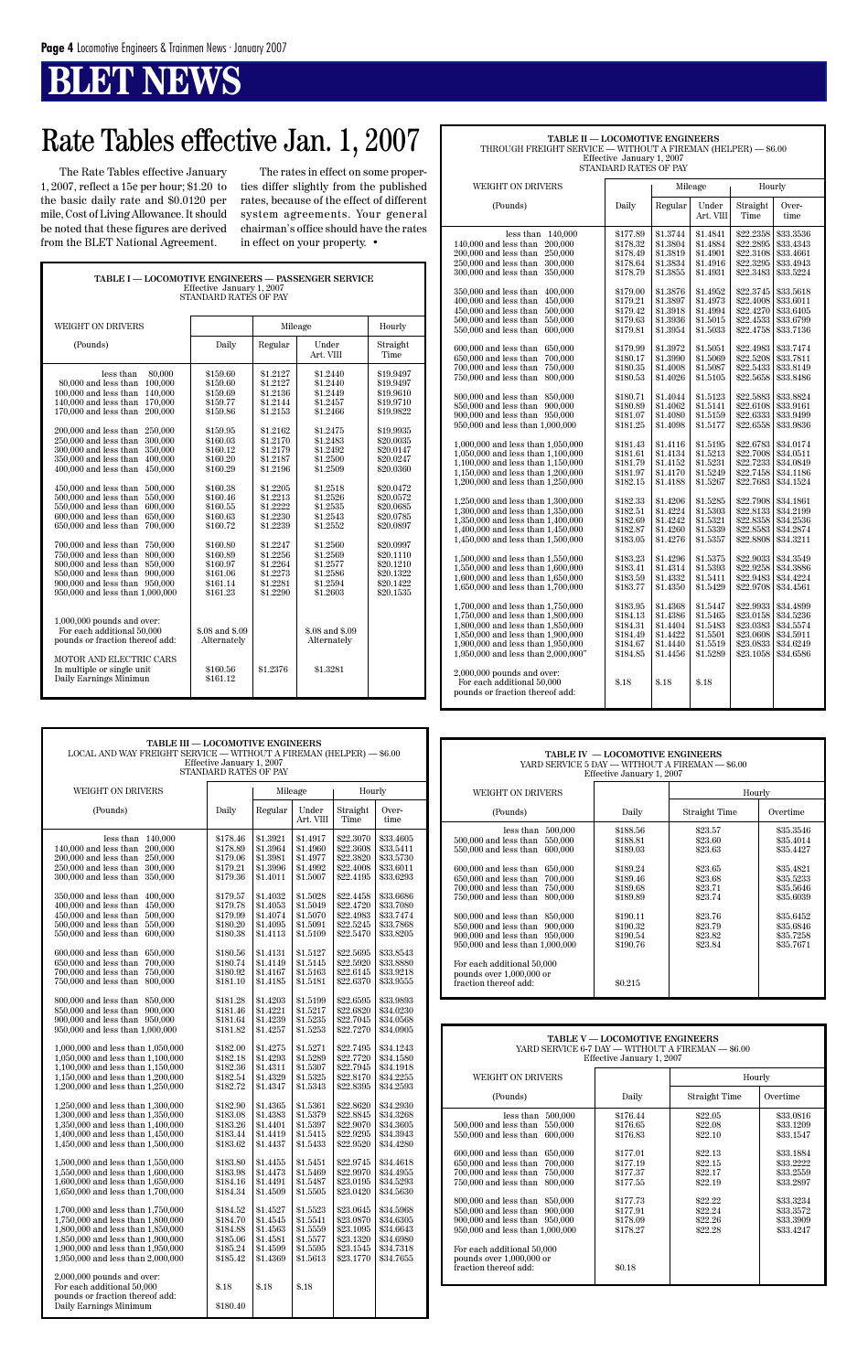### **BLET NEWS**

## **When tragedy strikes, what can you do?**

**By Kathie Bailey National 1st Vice President and National Legislative Representative BLET Auxiliary**

*(***Editor's Note:** *Kathie is the widow of G.Y. Bailey, who was killed in a head-on collision in dark territory in Shepherd, Texas, on Sept. 15, 2005.)*

It's the middle of the night — you're sound asleep. Your husband is at work, just like every other normal day. The doorbell rings several times. Startled, you roll over, look at the clock — it's 3:21a.m. You get out of bed and start down the hallway to answer the door.

Quickly you check the children's rooms on your way, just to make sure they're in bed asleep and safe. They are and you breathe a quick sigh of relief. Then you realize, you have a grown child that doesn't live at home.

Your heart skips a beat as you ask who's at the door. They answer you, but it's mumbled, and you can't understand. Did they say "sheriff"? You ask again, and you still can't understand clearly. Your heart skips another beat. You take a deep breath, and crack the door.

It's not a sheriff. It's your husband's friend from work, his union buddy. You're groggy and confused, thinking, "What is he doing here at this hour?"

He stands in the doorway just looking at you while you keep asking him, "What's going on, why are you here?" while he just stands there, not saying anything. He finally tells you, "You need to listen to me. There was an accident, two trains in a head-on collision."

All of a sudden you get this surge of adrenaline. Your heart begins to pound like it's going to pop out of your chest. Your hands begin to shake and you feel like you are either going to pass out or be sick. You tell him, "You're scaring me. Where is my husband? How bad is he hurt?"

His friend and union brother just keeps shaking his head and telling you that you need to listen to him, as he sits you down, kneels in front of you and holds your hands while hanging his head. The next words that come out of his mouth are words that you *never* want to hear. "G.Y. didn't make it." Your whole world spins out of control and crashes down around you in a million pieces at that very second. I know they were the hardest words this man has ever had to say to a friend and union brother's wife, and I pray that I *never* have to hear those words again.

If you're like me, you think that happens to "someone else." Now, you become that "someone else." Emotions run raw in a tragic situation; all hell breaks loose in your life and you have to deal with things you never dreamed you'd ever be dealing with.

Too many spouses are not involved enough in the railroad worker's work and union that he belongs to. If you are one of those spouses, you won't have

the slightest idea as to what you should and shouldn't do at a time when panic sets in and your brain and body go into "auto pilot" to get through what is happening, and your spouse isn't there to help you through this mess that is now called your life.

Two and a half years before my husband was killed, one of his best friends dropped dead of a massive heart attack in the parking lot at the yard office about 10 minutes after getting off of a train and tying up. It was February of 2003 and his friend was only 56 years old, happy, healthy and had never had any type of heart or health problems. His friend left behind a 37 year old widow — that he was getting ready to celebrate his 3rd wedding anniversary with — and two grown children in their early to mid twenties.

It was a real wake up call for us. We have four children between us two of them grown, two in their early teens and one precious grandson. My husband and I both then decided to make out our wills and get our affairs in order "just in case."

Now, you are probably thinking, "I'm too young to have a will or have life insurance." Well, we thought that too, but we did it anyway, and thank God we did. If you and your spouse are lucky, you won't have to use wills, life insurance, etc. until you are very old. But in our case, the "just in case" came much sooner than any of us ever imagined.

At the time my husband was killed, he was the Local Chairman of BLET Division 62, a primary member on the BLET National Safety Task Force, the Safety Captain of the Houston Service Unit Safety Committee and in 2003, he was nominated by Union Pacific as a finalist for the John C. Kenefick Safety Award. He ate, lived, slept and breathed for his family, the BLET and the railroad.

When his friend died suddenly in 2003, he and I sat down — with the help of our close friend and BLET Designated Legal Counsel Bob Tramuto, with the firm Jones and Granger — and gathered information that a railroad workers spouse would need to know if they were ever involved in an accident, whether injured or worse yet, killed. I can honestly say that if it weren't for me being interested enough in my husband's work and his BLET union, I wouldn't have made it through the last 14 months. His BLET union brothers and sisters were there for me and our family, hundreds of them. They had my back when I needed them the most and for that alone, I will be eternally grateful to our union family. My husband would be so very proud of them for stepping up and taking care of our family. I feel it is imperative to share with you some things the railroad worker's spouse should know, "just in case" something happens to you. God knows I hope none of you will ever need it, but if you do become that "someone else," here is a list of "dos and don'ts" that I have put together

should the unthinkable happen to your loved one. I hope some of these things will help your family, just as it helped ours.

Just for the record, my husband's accident happened around midnight and the railroad never called me. A claims agent showed up at 4:38 a.m. and was asked to leave our property immediately. The claims agent was informed that we wanted no contact with the railroad unless it was through our legal counsel, Bob Tramuto with Jones

1. Names and phone numbers to your local division's union officers: Local Chairman, President, Secretary/Treasurer, Vice President, Chaplain.

2. Names and phone numbers of the BLET Designated Legal Counsel members in your area.

3. All insurance policies: Health, Disability, Job Insurance, Life Insurance

4. Your current will. Whether we want to believe it or not, everyone needs to have one. 5. Any other important paperwork, such as a living will, DNR, power of attorney or organ donor information.

6. Names and phone numbers of the BLET National Auxiliary Officers at www.bletauxiliary.net

and Granger.

As I have said before, you just never know. I hope none of your families will ever have to go through such chaos and devastation, but if they do, having as much information available at all times will help them know what to do and not do. Please feel free to contact me at any time. I can be contacted via email at kdbailey@sbcglobal.net, mailed at 10051 Barr Lake Dr., Houston, TX 77095 or by cell phone at (713) 298-9255.

Stay safe out there on the rails! •

1. Make the railroad official contacting you in person identify themselves; make certain they are who they say they are.

- 2. Find out exactly where your spouse is located and what his/her condition is.
- 3. **Do not** allow any railroad representatives into your home.
- 4. Get the pertinent information and **do not** volunteer any information. Make **no statements** — verbal, written or recorded.
- 5. If in public, get the needed information and walk away. Again make **no statements**.
- 6. If a railroad official calls you on the phone, get the needed information and hang up. Again, make **no statements**. From this time forward, monitor all calls if you have Caller ID and an answering machine.
- 7. **Do not** sign anything.
- 8. **Do not** accept anything from them.
- 9. After initial contact, and after you have the needed information, have no further contact with any railroad official or claims agent until after you have contacted a BLET Designated Legal Counsel. Make certain that the railroad official is informed that they are not to contact you or any member of your family from this time forward until you want to make contact with them.
- 10. At the hospital, DO NOT allow any railroad official or claims agent into the hospital room or treatment area.
- 11. Instruct any railroad official or claims agent that they are to have **no contact** with the patient, family or any medical personnel treating your spouse. Inform them that BLET Designated Legal Counsel has been notified. This will back them off very quickly. 12. **Do not** allow any railroad official or claims agent to make **any** decisions concerning medical treatment or arrangements for your spouse. 13. Sign **only** necessary medical forms for the treatment of your spouse that are from the hospital. **Do not** make statements to any medical personnel except in regard to the medical treatment for your spouse. 14. Make certain that all medical personnel, including doctors, know of these instructions and abide by them. Insist that the Doctor/Patient confidentiality be observed. 15. When and where you can, especially if your spouse has been medicated, make certain that your spouse gives a consistent history of the accident to each medical provider that may inquire. Consistency of the event is very important, as these medical providers will be questioned by the railroad officials.

**Remember**... Anything you say to a railroad official and/or claims agent will be used against you and your spouse in order to protect the railroad's interest. Call a BLET Designated Legal Counsel as soon as possible and be governed by their advice and instructions.

#### **Things your spouse should always have on hand in the event of an injury or death**

#### **Things to do when a railroad official or claims agent contacts you to inform you of an injury to or death of your spouse**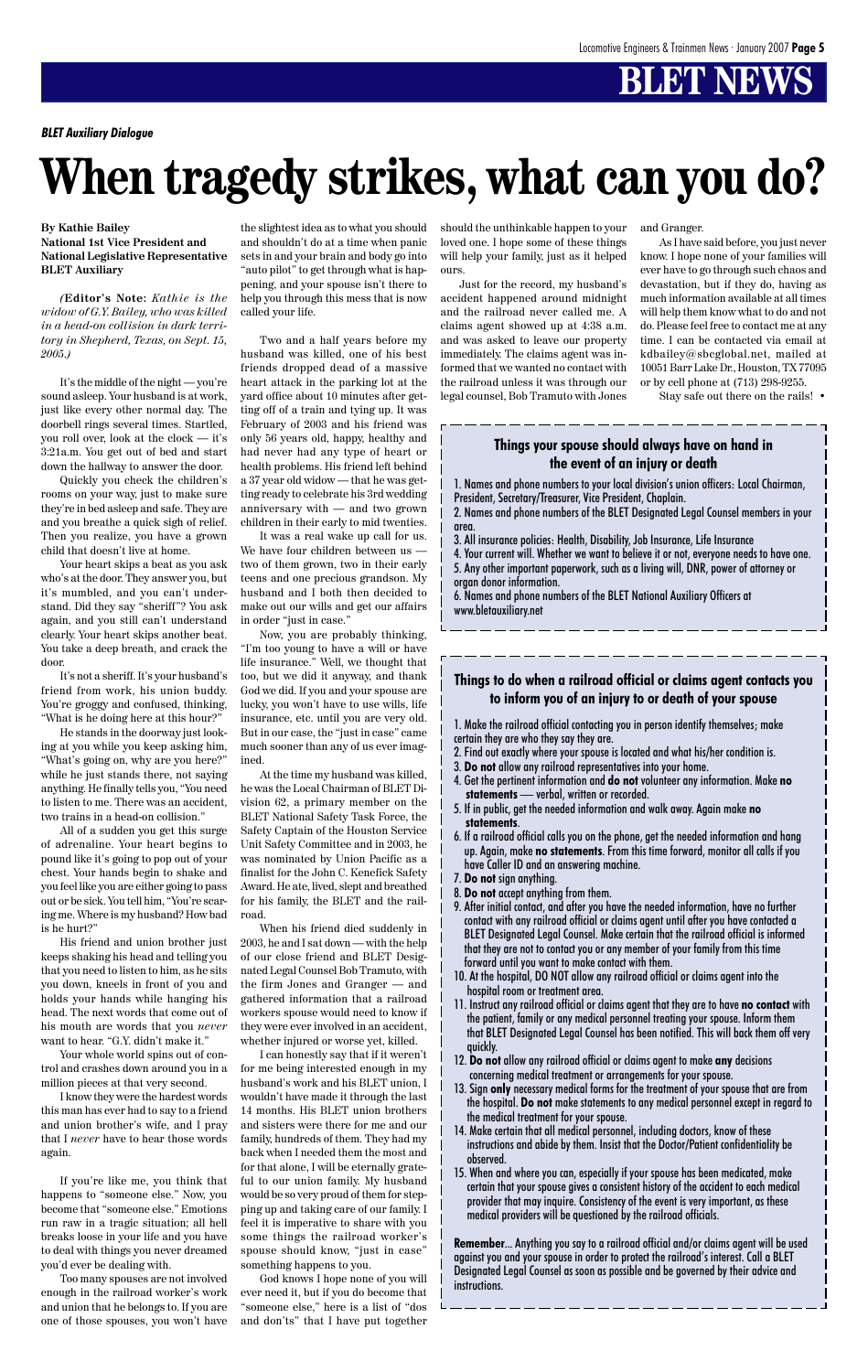### **BLET NEWS**

The BLET's Education and Training Department will conduct three Secretary-Treasurer Compliance Workshops in 2007. Two are scheduled prior to the March 31 deadline for filing Department of Labor reports.

Registration is open for the workshops in Kansas City (March 12-15) and Denver (April 9-12). A workshop scheduled for Chicago (Feb. 18-21) has already reached maximum occupancy.

The BLET has also scheduled a class for all Secretary-Treasurers who file an LM-2 Report for their General Committees, which will be held February 25-28 in Madison, Wisc. (see related article below).

As most S-Ts know, the BLET National Division implemented an internet-based system for dues reporting and collection on January 1, 2005. The workshops will include a demonstration of this system.

During the four-day session, members will learn proper recordkeeping techniques, computer applications, and recording of minutes. They will also learn methods for filing various Department of Labor and Railroad Retirement reports, as well as Federal tax returns. A representative from the Department of Labor will be on hand to answer S-T questions and have tips regarding the preparation of LM reports.

Presenters will include Bill Walpert, BLET National Secretary-Treasurer; Ken Kroeger, BLET Special Representative & Coordinator of the Education & Training Department; Dr. Elaine Reese, Director of Compliance; Bob Broka, Director of Records; and Walt Schmidt, BLET Webmaster.

The BLET National Division will pay the costs of books and equipment, while Secretary-Treasurers who attend are responsible for their transportation costs as well as their room and board.

Upon successful completion of the course, attendees will qualify for a \$99 per day stipend from the North American Railway Foundation (NARF). The stipends will be paid directly to the Division.

NARF is a non-profit operating foundation formed by the Brotherhood's Relief and Compensation Fund (BR&CF) to support rail history, education, safety and technology in the United States and Canada. With initial funding and continued Board of Directors stewardship coming from the BR&CF, NARF has supported many non-political projects throughout the United States and Canada over the past 10 years. The primary focus of these

## **Education & Training plans S-T workshops**

**• Chicago, Illinois** — Sunday, February 18 through Wednesday, February 21, at the Chicago City Center Holiday Inn Hotel (Registration is closed for this workshop). **• Kansas City, Missouri** — Monday, March 12 through Thursday, March 15, at the Holiday Inn on the Plaza

**• Denver, Colorado** — Monday, April 9 through Thursday, April 12, at the Four Points by Sheraton Denver Cherry Creek

• **Registration** — http://www.ble-t.org/st

#### **2007 Secretary-Treasurer Workshops & Registration Info**

efforts has been in support of organized rail labor - giving back to all of the men and women of the railroad community across North America.

S-Ts must register for the workshop online through the BLET website at: http://www.ble-t.org/st.

The workshops will take place from February 18-21 at the Holiday Inn City Centre in Chicago.; March 12-15 at the Holiday Inn on the Plaza in Kansas City, Mo.; and April 9-12 at the Four Points Denver Cherry Creek, Denver Colo.

The workshops will start at 7 p.m. on the first day and conclude at noon on the last day. Registration for the 2007 workshops is on a first-come, firstserved basis, with class size limited to the first 30 who register. The Chicago workshop already has 21 members registered.

Members are responsible for making their reservations at the workshops. They will be given hotel contact information and special room rate information when they receive their confirmation after registering online.

For more information, please contact Ken Kroeger of the BLET Education & Training Dept. at (216) 272-0986 or kroeger@ble.org. •

On February 25-28, 2007, the BLET Education and Training Department will conduct a workshop for all Secretary-Treasurers who file an LM-2 Report for their General Committee of Adjustment. The workshop will be held at the School for Workers, University of Wisconsin-Extension, Pyle Center, Madison, Wisc.

The class will start at 7 p.m. on Sunday, February 25, and conclude at 5 p.m. on Wednesday, February 28.

During the four-day session, GCA S-Ts will review LM-2 reporting, membership reporting, and filing reporting requirements, bond requirements, computer applications, and changes for 2007. A representative from the Department of Labor will be on hand to answer questions and to help with the electronic signature that is now required.

Included in the training will be a session called "Tips, Tricks and Traps." It will feature examples of problem areas on the LM-2 to help filers avoid mistakes and misunderstandings. Instructors will guide attendees through the LM-2, item-byitem and schedule-by-schedule, to help them understand and avoid the pitfalls of the LM-2.

A special segment of this workshop will focus on the records that must be kept to comply with the new LM-2 form, including itemization of certain expenses as well as estimates of time spent by officers and employees in five "functional activity" categories.

Register for the class at http:// www.ble-t.org/gcast

### Workshop for GCofA S-Ts who file LM-2s

The Brotherhood of Locomotive Engineers and Trainmen (BLET) is continuing to defend Metra Locomotive Engineer and BLET Member Michael Smith in light of a post-accident report issued by the National Transportation Safety Board (NTSB) in mid-December.

A Metra derailment in August 2005 resulted in two passenger fatalities and 117 injuries. The NTSB placed the largest part of the blame on Engineer Smith and concluded that he had been inattentive to signals directing his train through 10 mph crossovers between 70 mph main line tracks. BLET Vice President Richard Radek is defending Engineer Smith. He said that the NTSB's findings were heavily based upon post-incident tests and downloads from the dispatching and signal systems that showed no apparent malfunctions of the systems prior to the derailment.

"By Metra's own admissions during Engineer Smith's disciplinary investigation, he was the finest engineer they had ever seen come out of the training program. He was not prone to being inattentive," Radek said. "As many engineers know, post-accident tests do not always turn up the problem or glitch that caused a false positive signal indication. We are convinced this is the case here."

BLET's Metra General Chairman Michael Taylor and Vice President Radek are handling the appeal of

### BLET continues defense of member after NTSB report on 2005 Metra accident

Engineer Smith's dismissal.

"We are hopeful that an arbitrator will give consideration to the evidence presented at the disciplinary hearing of the more than 70 documented false positive signal indications, including two on the Metra system, that occurred on the nation's railroads in the 12 months immediately prior to the Metra derailment," Radek said. "We believe NTSB should not have ruled out a signal malfunction as a possible proximate cause of the derailment." Engineer Smith's case is expected to be heard by a federally-appointed arbitrator in the Spring of 2007.

#### *Passenger Rail News*

### TSA introduces new railroad security rules; BLET calls them 'inadequate'

Proposed railroad security rules issued by the Transportation Security Administration (TSA) in December ignore necessary employee training and lack whistleblower protections for employees — major reasons why the BLET has called the new rules inadequate.

"Training and whistleblower protections are among our most wanted components of any rail security legislation or rule," said BLET National President Don Hahs. "Unfortunately, both are missing from the proposed rulemaking. The BLET will once again raise these issues in our comments on the proposed rule and they will, hopefully, be included in the final rulemaking."

The TSA published a Notice of Proposed Rulemaking concerning rail security in the Federal Register on Dec. 21, 2006. The DOT's Pipeline and Hazardous Materials Safety Administration also proposed a companion rule covering hazardous materials security. In the TSA's proposed rulemaking, is no mandate concerning the training, much less the qualification, of those workers who will be required to carry out the requirements of the proposed rule. Second, no whistleblower provisions are included to protect workers who report security breaches to the authorities.

"These two rulemakings are a first step in making our railroads safer and more secure," Hahs said. "But they are simply that  $-$  a first step. Many more issues must be addressed before the railroads are truly safe and secure."

The proposed TSA rule will cover — among others — all commuter, freight, and passenger railroads. Each carrier will be required to appoint a Rail Security Coordinator, and report certain incidents, potential threats, and significant security concerns to TSA on a timely basis. Moreover, railroads must allow TSA and DHS officials working with TSA to enter and conduct inspections, tests, and other duties to carry out TSA's statutory responsibilities, including the copying of records.

The PHMSA rule would require carriers that carry certain quantities of specified hazardous materials to compile routing data for those commodities, and perform a riskbased analysis of the primary

See TSA Rules, Page 7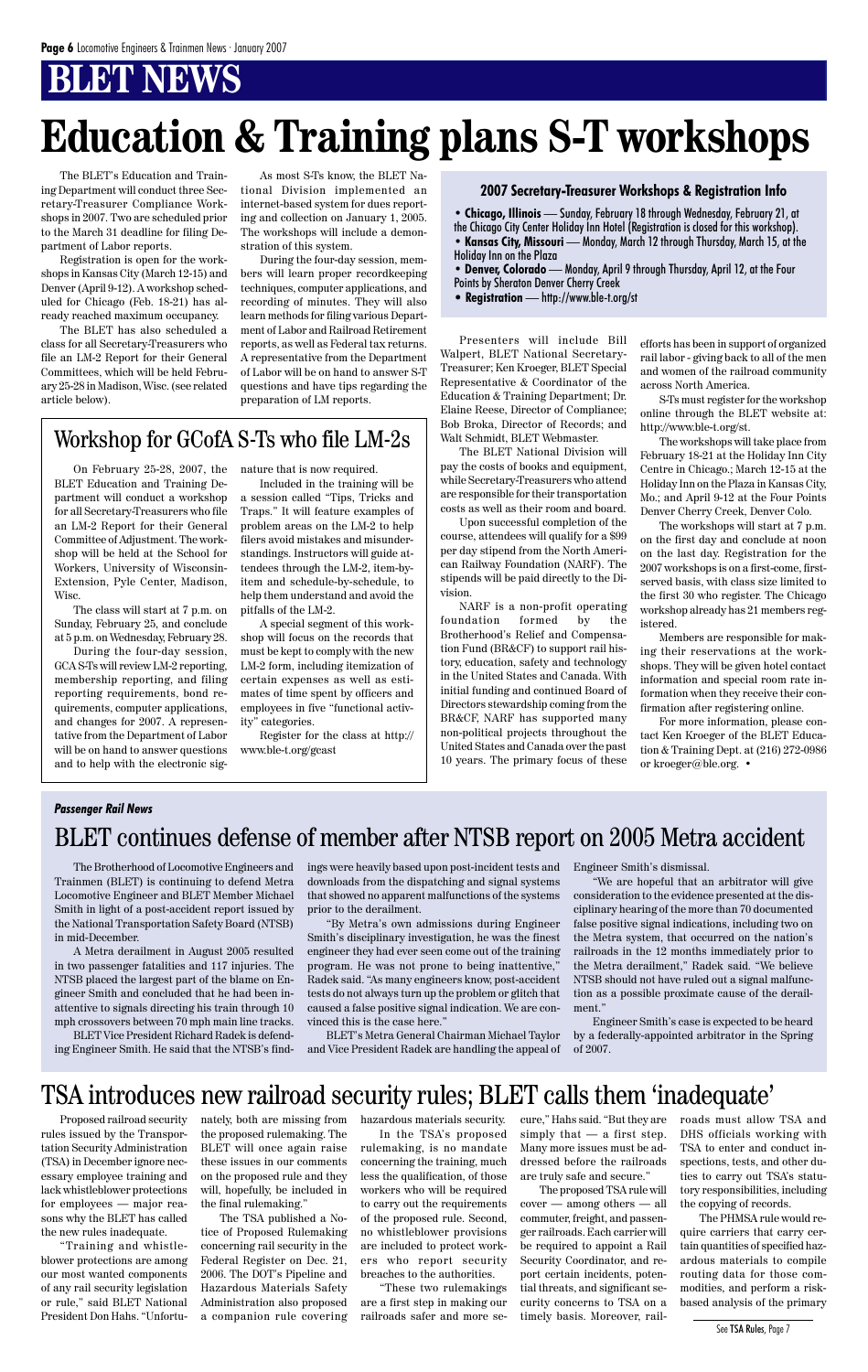### **BELLINGS**

Locomotive Engineers & Conductors Mutual Protective Association



**(800) 514-0010 • (313) 962-1512 FAX: (877) 633-1910 • E-MAIL: lecmpa1910@lecmpa.org • WEB: www.lecmpa.org**



the Rail Conference bylaws, which set the foundation for the BLET and BMWED to work together more closely, and they elected leaders for the next four years. They are: Ed Rodzwicz, First Vice President of the BLET, is the new President of the Rail Conference; Bill Walpert, National Secretary-Treasurer of the BLET, is Vice President of the Rail Conference; and Perry Geller, National Secretary-Treasurer of the BMWED, is Secretary-Treasurer of the Rail Conference. In addition, Brother Fred Simpson, President of the BMWED, won election to the office of At-Large Vice-President of the IBT and will represent the Rail Conference on the Teamsters General Executive Board. I congratulate these Brothers, all of whom won their elections unanimously, and know they will do a fantastic job of taking the Rail Conference into the 21st Century.

Brother Walpert has also

done a tremendous job leading the change over from old fashioned paper reporting of dues to a streamlined, Internetbased reporting system. Under his leadership, the BLET stands as one of the most technologically advanced national unions in the country. He and his team deserve praise and thanks for the hard work they have done to keep the BLET to the cutting edge of advancing technology. The leaders of the BLET and all of labor had cause to celebrate in the November elections. We hope that the shift in power will be a shift towards the interests of the working men and women of this country and away from corporate special interests. With more than 40 percent of eligible voters casting their ballots, the November 7 elections put the Democrats into power in the U.S. House of Representatives and the U.S. Senate. The Democrats also made their mark in many state races and now hold 28 gover-

norships across the country. The new Congressional majority has created an ambitious legislative agenda largely geared toward reforms — and working men and women.

This new focus will help us to continue to make gains in the legislative arena. In 2006, the BLET worked on myriad pieces of legislation related to health and welfare, railroad security and safety and Amtrak, among other things, and we scored a big victory for disabled railroad workers at the end of the year, with the passage of H.R. 5483, Railroad Retirement Disability Earnings Act. One of our major legislative goals for 2006 is the full funding of Amtrak. For its entire history, our nation's passenger railroad has received just enough funding to limp along on a year to year basis — creating an unfair situation for our members. Amtrak needs multi-year funding at a level consistent with its needs. BLET members who work for Amtrak have been without a

contract for more than seven years, and we hope to achieve this legislative goal and many others in the next year.

The BLET enjoyed a safe, successful and prosperous 2006 and we hope to continue this success into 2007! •

### 2006 Review

#### Continued from Page 1

and an alternative route for these shipments. The carriers also would be required to conduct an annual review and utilize the practicable route posing the least overall safety and security risk.

start up just a few years ago, the railroad (the former IMRR) had 500 operating employees; today, that number has dropped to about 225. •

Absent a specific waiver from PHMSA, states, local governments and Indian tribes would be prohibited from restricting routing of these shipments. Carriers also would be required to develop and implement a safety and security plan that minimizes storage time and delays in transit for these commodities, and would be required to conduct a security inspection of each car accepted for transportation for the following:

• Required markings, labels, placards, securement of closures, and leakage; and

• Signs of tampering, including closures and seals, for suspicious items or items that do not belong, and for other signs that the security of the car may have been compromised, including the presence of an improvised explosive device.

Currently, rail carriers and shippers lack positive chain of custody and control procedures for rail cars as they move through the transportation system (e.g., as entities load the rail cars at originating facilities, as carriers transport the cars over the tracks, and as entities unload the cars at receiving facilities). This can present a significant vulnerability. Whenever entities stop rail cars in transit and interchange them without appropriate security measures, their practices can create security vulnerabilities. Freight trains transporting hazardous materials are of even more concern, because an attack on those trains (e.g., through the use of improvised explosive devices (IEDs) could result in the release of hazardous materials. •

#### TSA Rules

#### Continued from Page 6

row, the entire National Division, all the Local Chairmen and the entire membership for their patience, understanding and support. It is all of this, every little bit, which gave us the much needed leverage, confidence and strength to successfully push forward, as a united team, in order to complete this agreement."

President Hahs commended General Chairman Karakian and Vice President Sorrow for their efforts in reaching this agreement which he feels is the very best that could be achieved in this round of bargaining. •

#### GTW Agreement Continued from Page 1

### Contract negotiations, working with new Congress top goals of 2007

### BLET dismisses new TSA rail security rules as 'inadequate'

### **BLET, GTW reach five year tentative pact**

## **BLET gets IC&E arbitration win**



From left: Jeff Kurtz, Iowa State Legislative Board Chairman; Al Mehlhouse, Division 200; Tracy Jensen, Secretary-Treasurer of Division 200; Rick Radek, BLET National Vice President; John Sexon, Local Chairman of Division 200; Dustin Hykel, IC&E General Chairman; Cory Carroll, Secretary-Treasurer of the IC&E General Committee; and Fred Rick, Local Chairman of Division 393.

The BLET recently brought a claim for reinstatement to a successful conclusion on the Iowa, Chicago & Eastern short line railroad.

The victory before the First Division of the National Railroad Adjustment Board (Award No. 26329) involved an engineer who was suspended for 60 days without pay for being 60 minutes late to work on two separate occasions (25 minutes one day and then 35 minutes a week later).

The BLET successfully argued that the discipline was excessive, giving the BLET a decisive victory for its IC&E members. BLET National Vice President Rick Radek and Vice President Marcus Ruef represented the BLET during the Arbitration case.

VP Radek also held a special meeting with IC&E members in late 2006. As the new Vice President assigned to the IC&E, Radek met with IC&E leaders to assess their priorities and to strengthen the organization on the property. The top two concerns for

IC&E workers are fatigue and safety, Radek said. The BLET is also seeking ways to halt the high turnover rate among IC&E operating employees. At